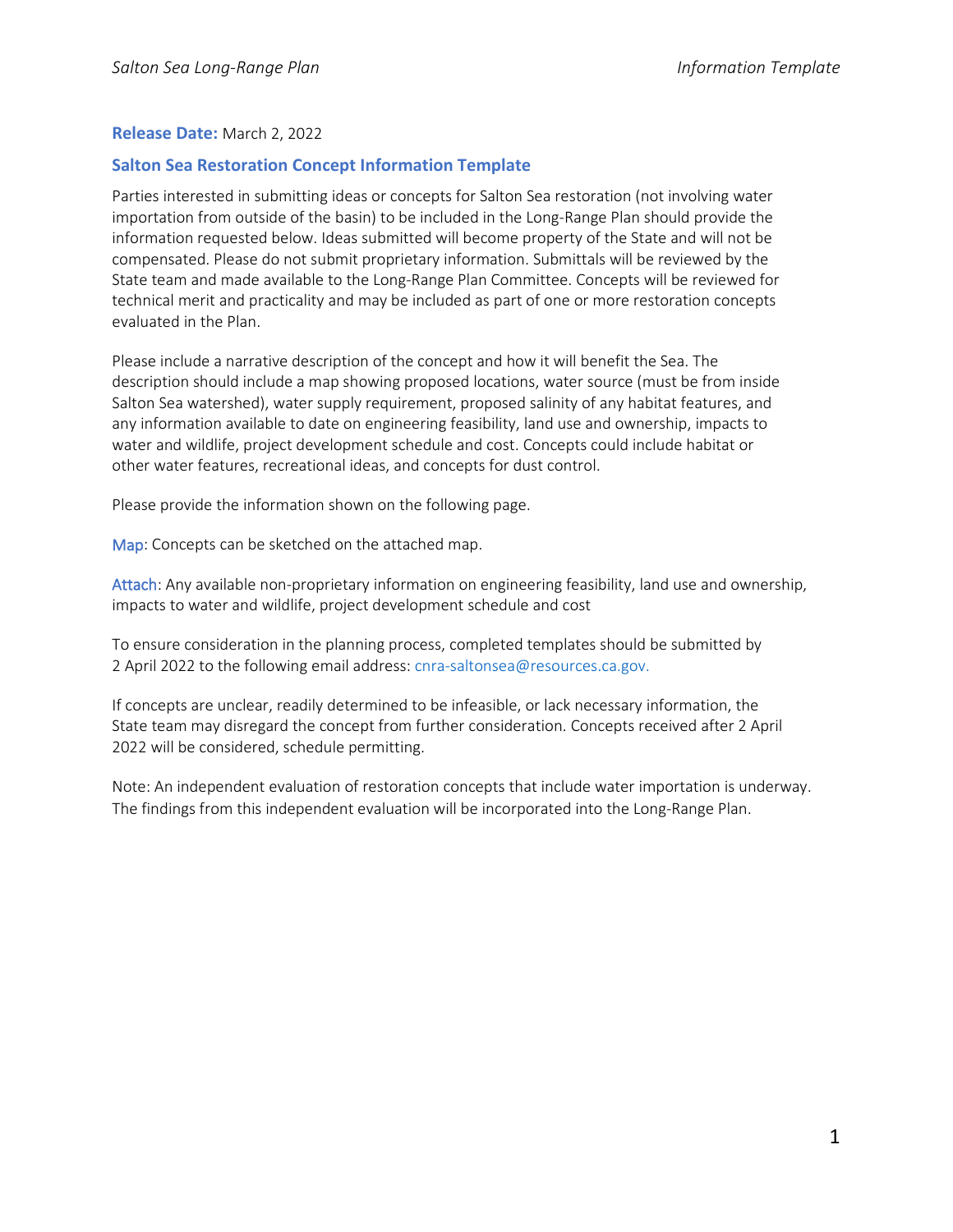## **Salton Sea Restoration Concept**

Concept Name:

Brief Overview and Benefit of Concept:

Water Source:

Water Supply Requirement:

Salinity (freshwater or saltwater):

Recreational Opportunities or Features:

Name of Submitter: Date Submitted: Email Address: